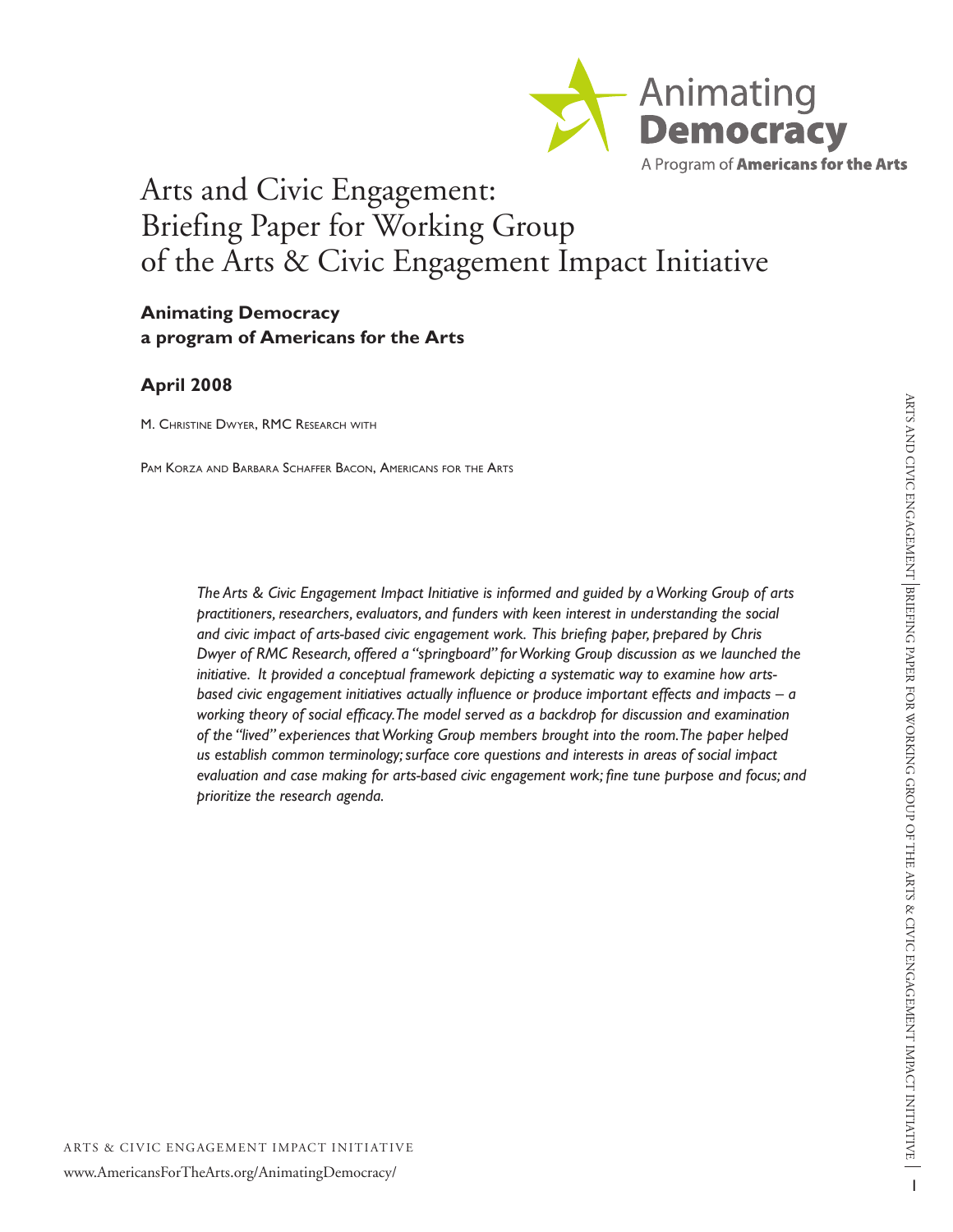#### **Introduction**

Animating Democracy, a program of Americans for the Arts, is convening a Working Group of field leaders to inform and work together on this initiative that aims to advance understanding of the social efficacy of arts-based civic engagement. This briefing paper is a guide for the initial convening of the Working Group, intended to serve as background for discussion that will help focus a research and development agenda for the initiative. The initiative has ambitious goals:

1) Advance understanding of the social efficacy of arts-based civic engagement through multiple methods, including research, theory development, preparation of illustrative cases, and design of tools that can be used by practitioners;

2) Determine how to frame the case for the importance of arts-based civic engagement work in a way that appeals to different audiences, including elected officials, policymakers, corporate leaders, community leaders, and arts/culture leaders; and

3) Strengthen the work of arts and civic engagement practitioners by providing guides for framing intent, documenting process and effects, and maximizing outcomes.

The Working Group's core consultants are charged with collecting and making meaning of existing information and resources, including research and evaluation findings; translating findings into strategies and tools that are useful for practitioners; developing methods of case-making that have widespread applicability; and disseminating resources to potential users. Work on the initiative will be carried out individually and collectively. The Working Group comprises these contracted consultants<sup>1</sup> and others with expertise in arts-based civic engagement $^{\text{2}}$  who will lend key insights and vet findings from their vantage points as field practitioners, leaders, and funders.

At this initial convening of the Working Group, participants will inform refinement of the research and development agenda from their varied perspectives as researchers, practitioners, funders, and other field leaders. We have prepared this briefing paper to help the Working Group use common terminology, ensure there is agreement about purposes, focus and prioritize individual and collective efforts, and bring efficiencies to the overall effort, e.g. sort out areas of overlap.

To guide the Working Group's discussion, the briefing paper includes:

- a conceptual framework or logic model that is a systematic way of depicting a working theory of social efficacy;
- a discussion of the components of the framework that presents terminology and options from the perspective of measurement and case-making; and
- an initial list of questions to guide research explorations; inform design of principles for casemaking and communication; and surface the types of strategies and tools that would be useful for measuring effects and impacts.

<sup>1</sup> The consultant team includes: Mark Stern and Susan Seifert, Social Impact of the Arts Project/UPenn; Suzanne Callahan, Callahan Consulting for the Arts; Chris Dwyer, RMC Research; and Maria-Rosario Jackson, Urban Institute.

<sup>2</sup> Other members of the Working Group include: Maribel Alvarez, Southwest Center, University of Arizona; Kelly Barsdate of the National Assembly of State Arts Agencies; Denise Brown of the Leeway Foundation; Claudine K. Brown of the Nathan Cummings Foundation; Dudley Cocke of Roadside Theatre; artist Rha Goddess (I+1+1+ONE); Marian Godfrey of the Pew Charitable Trusts; Leia Maahs and Roberto Bedoya of the Tucson Pima Arts Council; artist John Malpede of LAPD (Los Angeles Poverty Department); Eulynn Shiu of Americans for the Arts; and Marc Vogl of the William and Flora Hewlett Foundation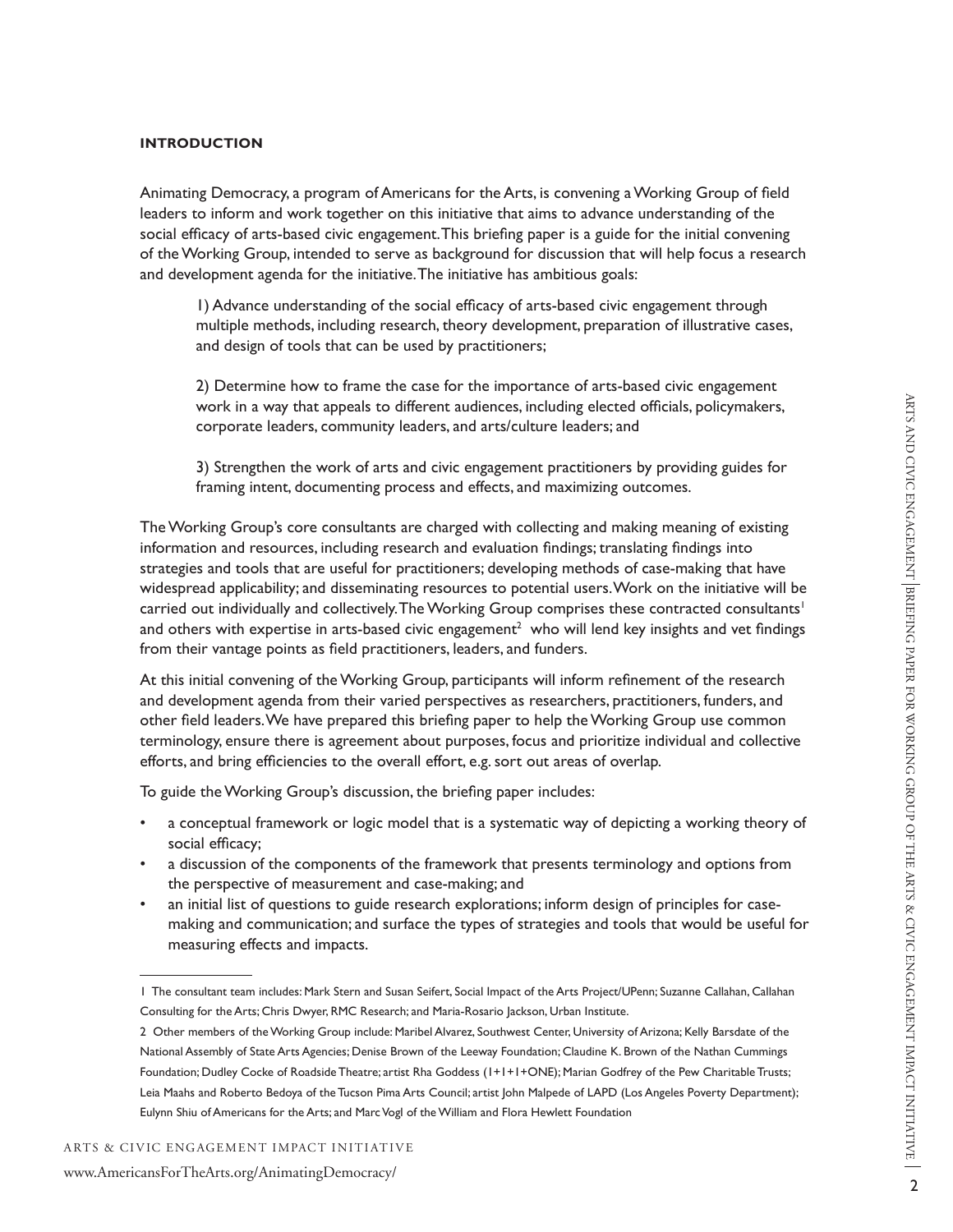*The intent of the briefing paper is to prompt discussion and debate among Working Group members, and not to limit possibilities.* To that end, at key points in the paper we've asked you to pause, reflect, and make some notes for discussion at the initial convening.

Examples of initiatives. The focus of our work, arts-based civic engagement initiatives, covers a lot of territory. Consider the following as illustrative of the range of possibilities.

- *• A culturally grounded theater organization leads a multi-year, community arts project for Somali women refugees that builds language and career skills through cultural exchange, provides economic opportunity through craft sales, and raises public awareness.*
- *• A public artist works with communities dealing with land reclamation projects to transform public space and foster awareness and responsibility regarding the environment.*
- *• An anti-violence coalition invites hip hop artists to produce a show to get young people to focus on the issue and identify ways to help stop the violence.*
- *• A municipality contracts an artist-in-residence to engage city employees over two years in art projects to advance diversity goals in municipal departments.*

What are one or more examples of arts-based civic engagement initiatives that you have led, participated in, or are familiar with? Be prepared to share an example with the group.

#### **Conceptual Framework**

The purpose of the conceptual framework as diagrammed below is to provide a systematic way to examine how arts-based civic engagement initiatives actually influence or produce important effects and impacts.<sup>3</sup> The conceptual framework is a rational-logical perspective on the flow of influences, depicting in the abstract how ideas for civic engagement initiatives might actually unfold in particular contexts. The model serves as a backdrop for discussion and examination of the "lived" experiences that Working Group members will bring to the discussion, and is a base for raising research questions and stimulating thinking about the types of tools that might be useful to practitioners.

<sup>3</sup> In this framework, the term "effects" is used to label intermediate changes; "impact" is used to designate concrete desired results that are long term and long lasting. The term "outcome" is used more broadly when referring to both.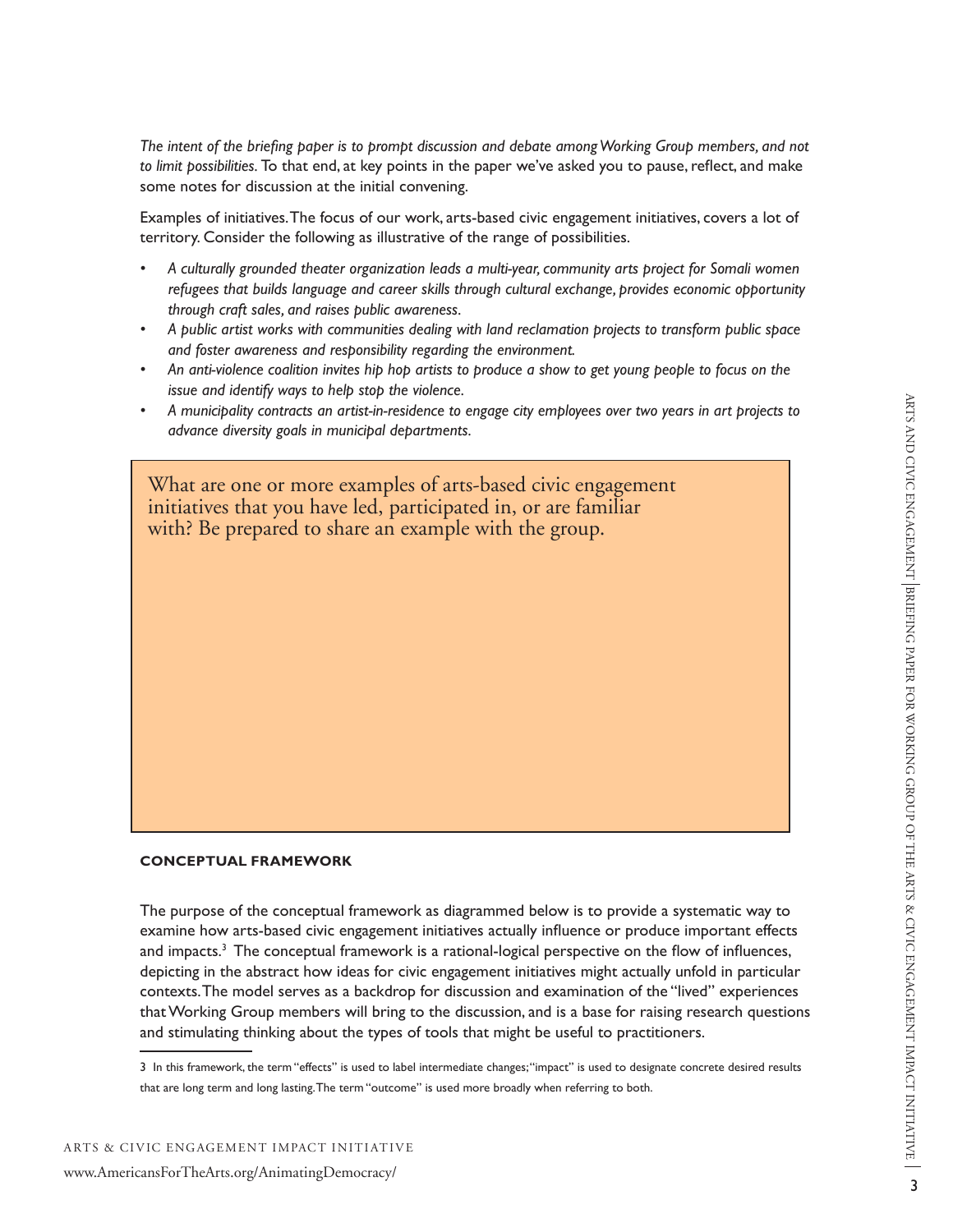The framework can be "read" as applying to a wide range of arts and culture strategies that have a civic intent (whether or not explicit and central) and which are implemented with considerable variation. The model suggests that arts and culture strategies with civic or social intentions are designed to produce intermediate outcomes in the form of capacity that is developed within individuals, groups and networks, and, potentially, larger communities. In some cases those effects may result in visible impacts that go beyond the development of capacity in the individuals and groups directly engaged to create a concrete and lasting change. The purpose of making distinctions among effects and impact is to target areas for measurement and subsequent case-making. Of course, the history of successfully achieving important civic impacts also contributes to building or strengthening capacity (as shown by the arrow from right to left).



The tasks of the Working Group focus on developing theory, summarizing research, and/or building tools to advance field understanding primarily associated with effects and impact. But it may also be important for the Working Group to surface and attend to some elements of design and implementation. For example, it may turn out to be useful to organize measurement approaches according to the arts or civic characteristics of an initiative. Or, as we suggest in the next section, there may be certain implementation choices and processes that, with modifications, can inform measurement options.

Does the framework capture/support your thinking about the path of influences? Are there other major components you would depict on the path to social efficacy? Or would you draw a different sketch? Are there other linkages among key components that you would highlight? (Terms are further defined in the next few pages.)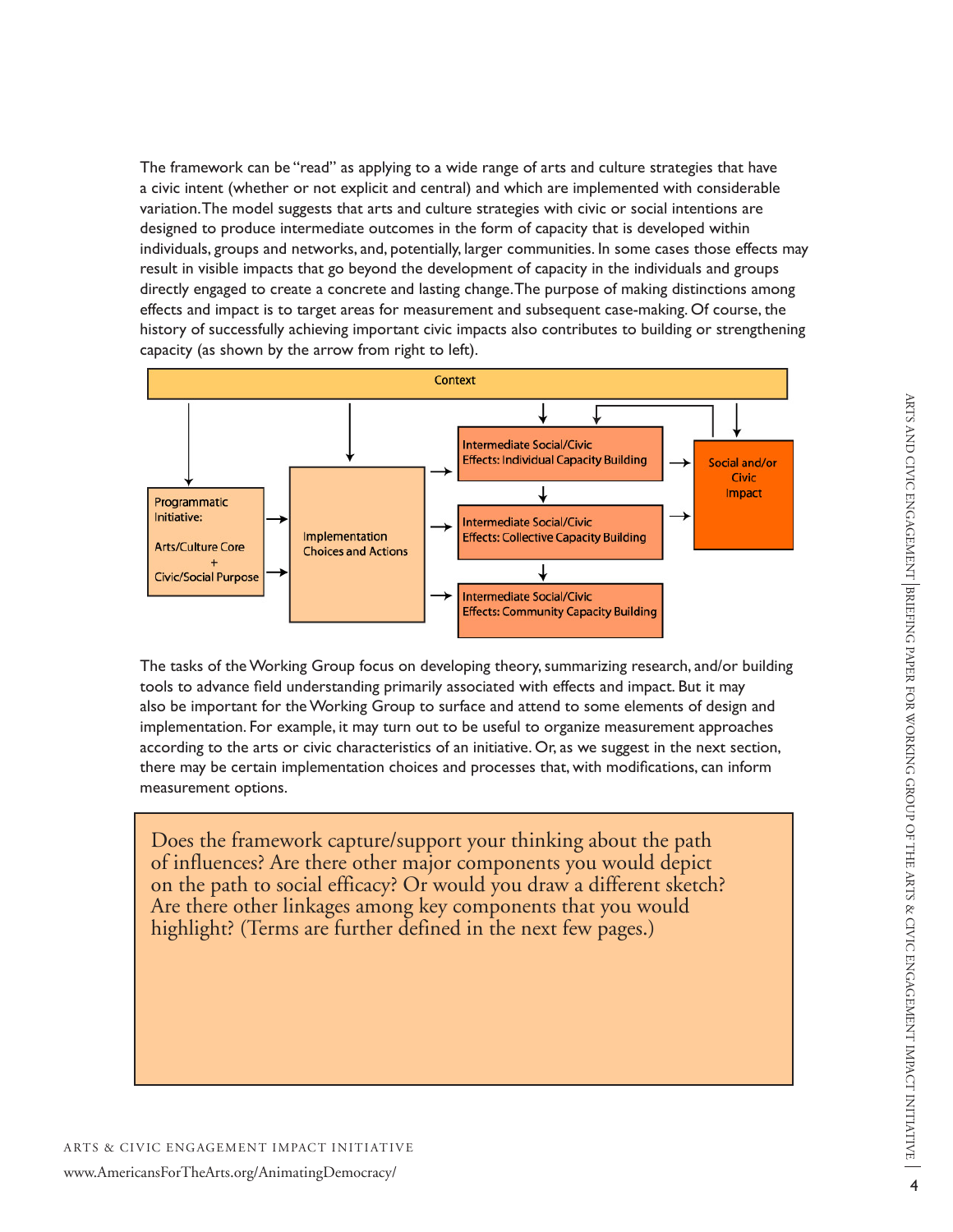### **Walk-Through of the Framework Components**

Each component (box) of the framework encompasses a series of related concepts. Below we describe each component for the purpose of surfacing topics the Working Group might discuss, including defining the boundaries of the initiative, confirming the use of common terminology, and providing a backdrop for brainstorming research questions to guide inquiry and develop tools and strategies for measurement and case making.

### **Programmatic Initiative: Arts/Culture Core + Civic/Social Purpose**

This component describes the myriad ways that artistic and cultural processes and products can be combined with civic and social content and purpose.

We use the term "art/culture core" to indicate that the range of creative possibilities is broad, encompassing both creative *processes* and creative *products* in all artistic disciplines. The art/culture aspect of an initiative could be:

- —formal or informal, professional or amateur, or a combination;
- —fine or applied, traditional, folk, or contemporary arts;
- —based on works of the canon or be newly commissioned;
- —visual, performing, media, literary, or interdisciplinary arts;
- —cultural practice of all types, i.e. cultural expressions of language, ritual, history.

"Civic" and "social" are similarly broad terms, encompassing persistent social issues such as identity; cohesion and conflict; economic and social inequalities; and important topics of public discussion that are global in scope (i.e. race, the environment, educational opportunity, technology, globalization, class differences); as well as those that have particular local meaning (e.g., sense of place, gentrification and displacement, development pressures, community pride, affordable housing). While a civic or social purpose is often thought of as resolving or illuminating issues, problems or challenges, some arts-based civic engagement initiatives may instead be focused on creating, celebrating, or maximizing opportunities or assets. While we are primarily interested in arts/culture work that is *intentional* in terms of a civic or social purpose, we do recognize that some institutions may achieve civic or social effects or impacts through their work without necessarily consciously planning to do so.

While we are interested in initiatives of different "scales," we are especially interested in programmatic initiatives that are bounded and clear enough in their shape and focus that it is possible to determine (or at least discuss) their contribution to civic or social outcomes.

*Implementation Choices and Actions.* This component describes the choices that are made for implementation, with special attention to those decisions and approaches that are most likely to influence the nature and extent of effects and impact and inform measurement and case making. In case-making, part of the initiative's aim is to bring visibility to those "high pay-off" implementation choices that maximize the chances that valued outcomes will result. Further, some implementation characteristics may provide clues about the pool of appropriate stakeholders for evaluation outcomes and also suggest opportunities for learning what evidence is likely to be convincing to them. Hypotheses about how implementation choices could influence outcomes and act as a source for evaluation options are illustrated by two examples: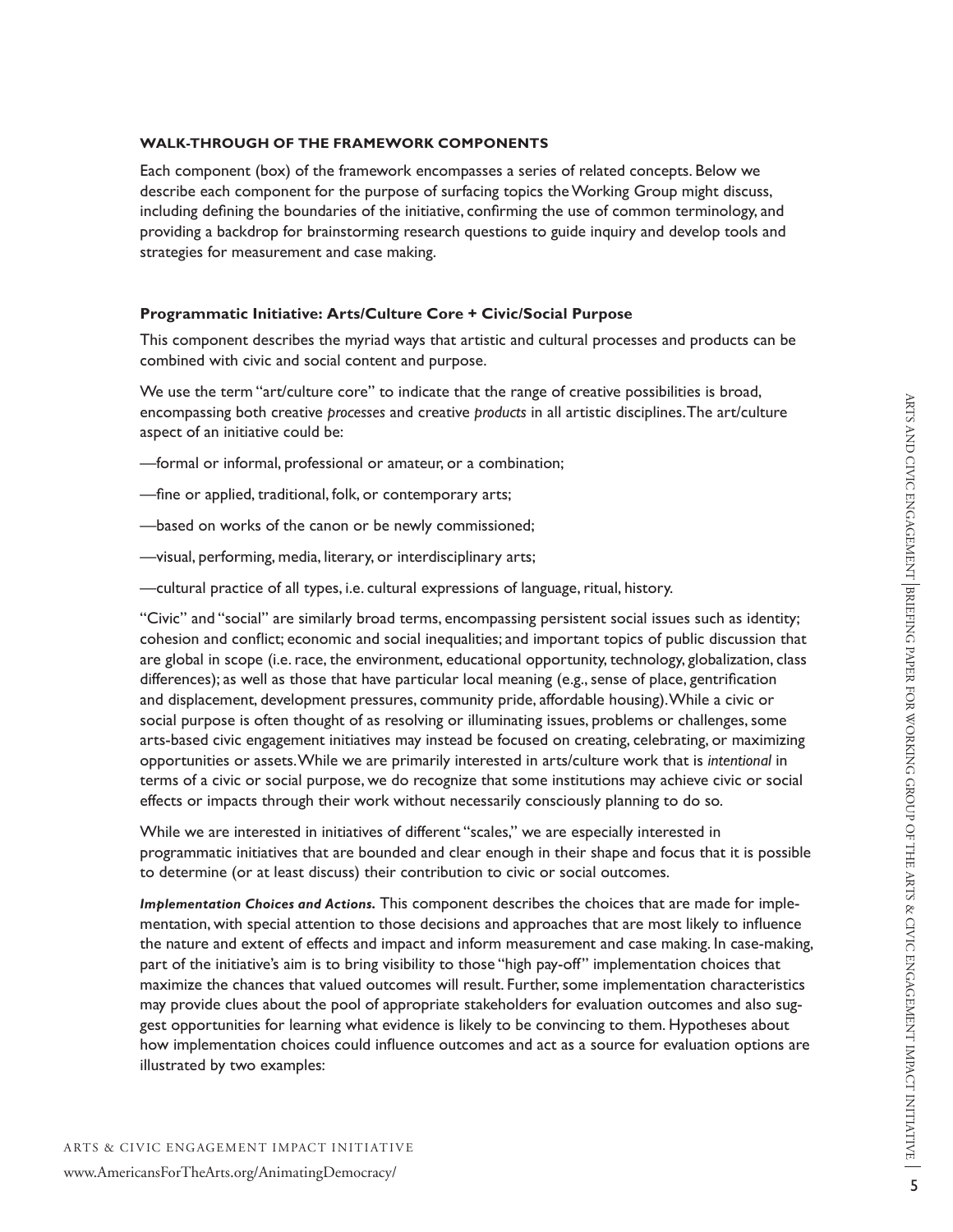- The more *diverse the participation* (by role in community as well as demographics) in arts core activities, the more likely that different types of capacity will be developed. To go beyond individual and collective capacity to build community capacity (and affect social impact), it is probably necessary to engage formal and informal leaders from multiple arenas (neighborhood, ethnic, religious/spiritual, political, the work force, municipal, artistic, social service, and so forth). Diverse participants are representative of audiences for evaluation. Their questions, interests, reactions, and insights are the raw material for making the case about outcomes to larger groups of their peers.
- The *intensity and duration* of engagement in arts core activities likely has an influence on the degree to which capacity is built and then applied. Deeper, more intense participation enhances the potential to strengthen collective and community capacity. Engagement over time allows opportunity for reflection and challenge, and for new and more complex dimensions of issues to emerge. Problems emerge and are resolved, building the capacity of the group to do so. Longer duration of engagement may facilitate application and transfer of "built capacity" to other issues, e.g., as knowledge of process and relationships built in one arena are applied to solve an emerging problem in another area.

In addition to the two examples above, other types of implementation choices that influence outcomes and evaluation methods include:

- ways in which the art/culture core and engagement/dialogue strategies are linked;
- scale of engagement, e.g., numbers/proportions involved;
- degree of public involvement in creating art;
- nature/type of civic engagement or dialogue;
- immediacy of the issues addressed;
- specificity of issues that are the focus of engagement or dialogue;
- explicitness of intended civic/social outcomes;
- roles of professional artists;
- creative roles of non-artists;
- engagement of "outsiders";
- locus of leadership and authority;
- number and types of different partnerships/collaborations involved;
- nature of the contributions of partners/collaborators;
- ways of maintaining momentum/sustaining involvement; and
- institutional sponsor $(s)$  of arts and culture initiative.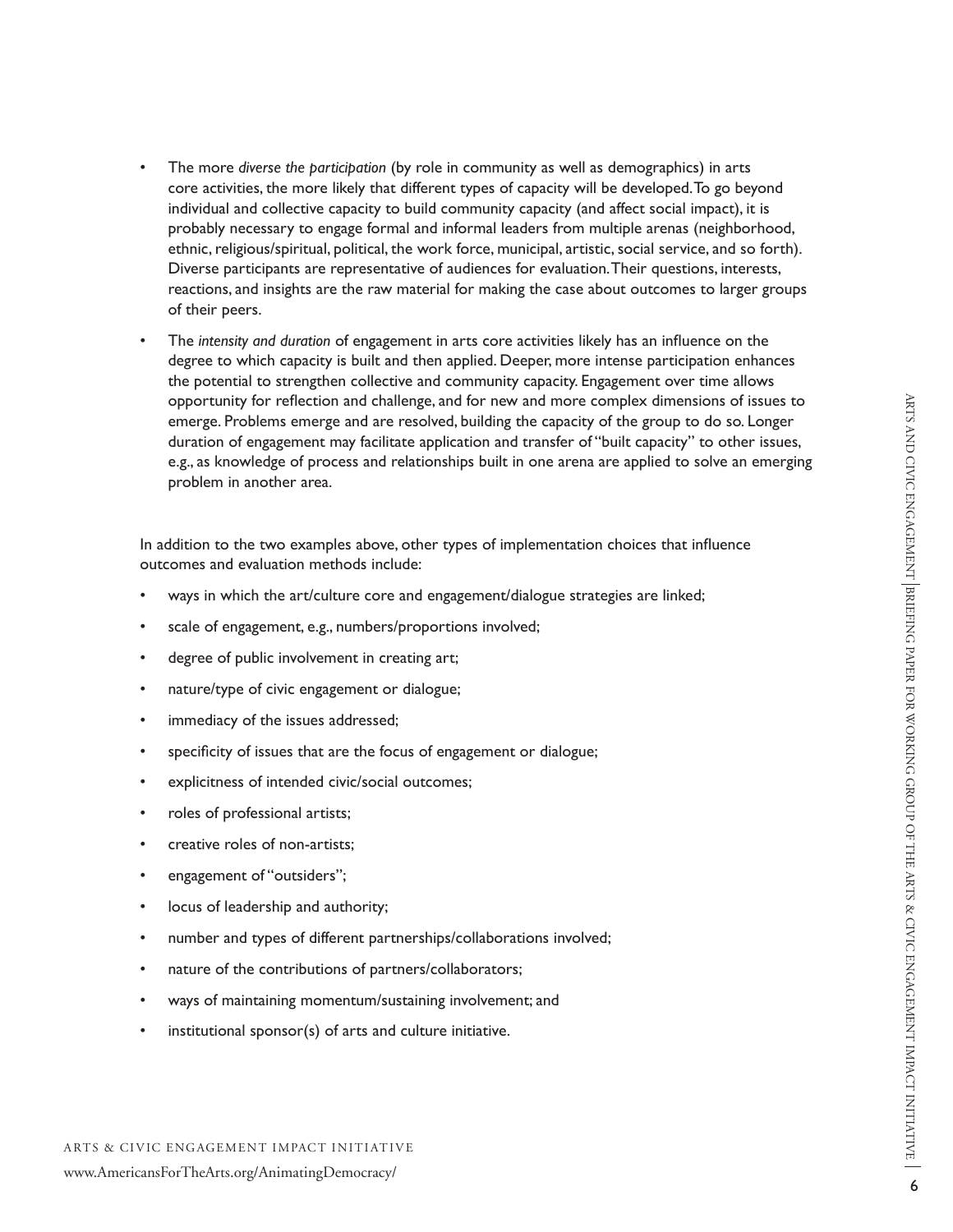Implementation actions and choices are related to measurement and case-making through:

- creating demand for evaluation results;
- offering natural venues for documenting/capturing evidence;
- providing opportunities to learn directly from stakeholders and experts what would be convincing evidence of outcomes; and
- engaging influential stakeholders as participants in the arts-based engagement/dialogue activity.

What are other examples of implementation choices and actions that influence measurement and case-making? In what ways do implementation choices and actions affect measurement and case-making?

*Context.* The conceptual framework recognizes that community context influences how arts-based civic engagement initiatives are shaped and implemented as well as the nature and success of intermediate effects and longer-term impacts. A major issue for the field is the challenge of documenting effects and impact of arts-based civic engagement initiatives in a way that generalizes beyond a specific community context. For that reason, it is important to understand the role that context plays in the success of particular initiatives in order to provide guidance to others. Contextual variables may influence Working Group members' selection of illustrative cases, for example, to ensure that findings are relevant to many users. Similarly, information about contextual variables should help guide adaptations to tools.

Contextual variables that are important to attend to in describing findings include:

- size and nature of community;
- demographics of community;
- cohesion/polarization within the community;
- history of/related civic engagement initiatives;
- history of/related community arts initiatives; and
- position/history of sponsoring unit(s).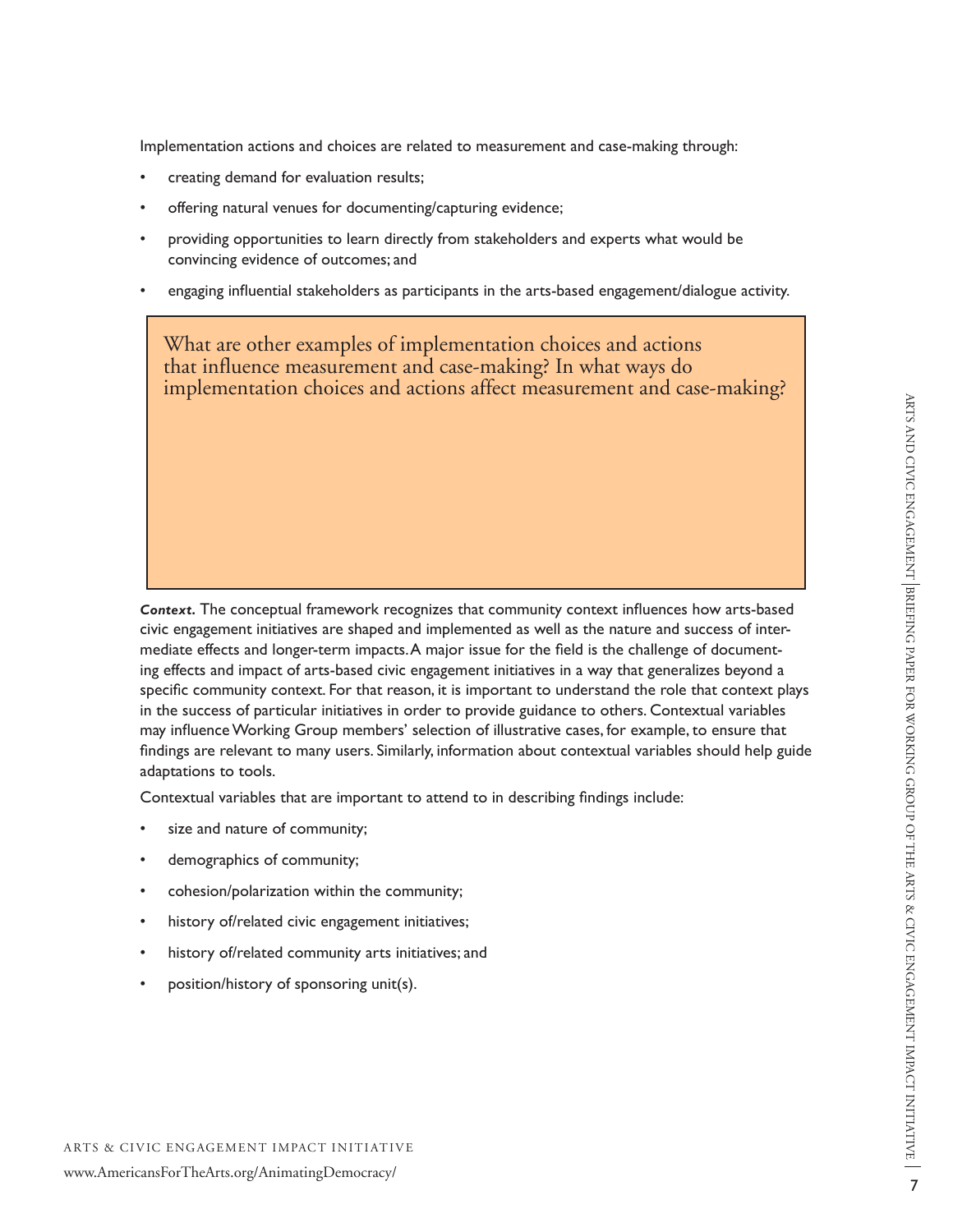## What other community variables should we attend to?

*Intermediate Effects.* The framework recognizes that the types of outcomes typically ascribed to artsbased civic engagement initiatives are in the realm of social and civic capacity building for individuals, institutions, networks, and communities. These important capacities are labeled intermediate because they are typically prerequisite to impacts.

Social and civic capacity is a constellation of ingredients encompassing:

- *• the knowledge and expertise of content* (issues) *and processes* (involvement, dialogue, consensusbuilding, etc.) that resides in individuals, groups or subgroups, organizations, and larger communities;
- *• access to human and material resources* (the ability, for example, to tap skilled facilitation);
- *• systems for collecting, organizing, using, and disseminating information*; and *leadership*; and
- *• common expectations* which includes a sense of group efficacy or collective responsibility, as well as the notion that individual contributions matter to the capacity of the whole.

Following similar distinctions made by Craig McGarvey in defining human, social, and community capital, we have separated (for the purpose of measurement) individual, collective, and community capacities. We specify the three levels in the framework for the purposes of thinking how each component is developed and assessed, how the components affect each other, and how individually and together they produce impact. It is possible to think about building capacity incrementally and/ or simultaneously in individuals, groups, or subgroups (labeled collective in the model), and in larger communities, including formally organized communities such as municipalities. Of course, while the object of an arts-based civic engagement initiative may be to build civic capacity, a certain amount of civic capacity is also required in order to undertake and implement such an initiative.

Types of intermediate capacity-building effects typically ascribed to arts-based civic engagement initiatives (along with examples) include:

- Awareness of particular issues is developed (e.g., heightened awareness of a local incident);
- Knowledge of issues is deepened (e.g., understanding various options for treatment of storm water run off);
- Understanding of others' perspectives is developed (e.g., members of the public learn about the traditional values of an ethnic group)
- Facilitation and other dialogue skills are developed (e.g., individuals practice skills of challenging generalizations, clarifying misunderstandings)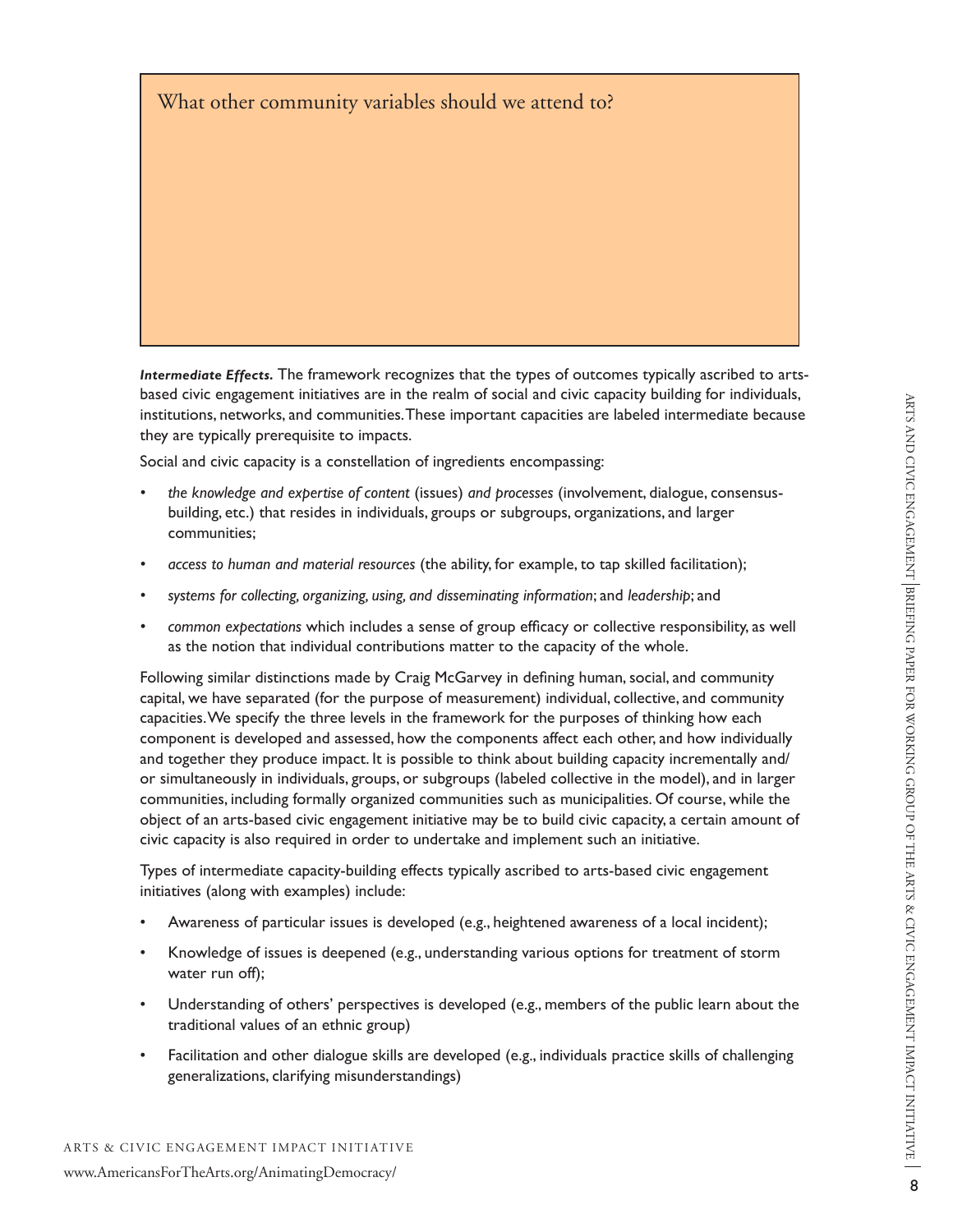- Attitudes are changed in particular directions (e.g., elders develop greater respect for youth);
- Increased numbers and/or different profiles of individuals are engaged (e.g., participants from new immigrant groups join a neighborhood effort);
- New relationships are built and/or existing relationships strengthened among individuals (e.g., leaders from opposing sides of an issue develop an open line of communication);
- Connections are made that cross individual boundaries such as race, age, gender, income, location (e.g., a diverse group of citizens are drawn to work together on a festival);
- Interest groups and networks are built (e.g., an ad hoc committee emerges to advocate for a series of housing policies);
- New relationships are built and existing relationships strengthened among institutions/ organizations (e.g., a coalition of churches forms to address the problem of displaced families); and
- Connections are made that cross institutional boundaries such as policy domains (education, transportation, arts) or sectors (public, corporate, nonprofit) (e.g., members of the police department work with agencies serving seniors).

The above intermediate effects are listed approximately in order from individual to community. Awareness, knowledge, attitudes, and skills are often thought of as individual capacities, but can also be developed and "held" by organizations and groups (i.e., consider an organization that maintains a culture of shared values around the development of knowledge).

What examples of social/civic capacities have you observed? How have those capacities been documented or measured?

It is not our intention to draw a neat line between intermediate capacity-building effects and social/ civic impacts or to develop rules for distinguishing the two. Rather, we suggest that there is a continuum between the effects of capacity building and visible impact—a continuum that is useful for discussions about measurement and case-making. In some cases, intermediate effects may be accepted as ends in themselves, i.e., awareness of an issue has been developed although no action has been taken or the attitude shift has been insufficient to result in collective action.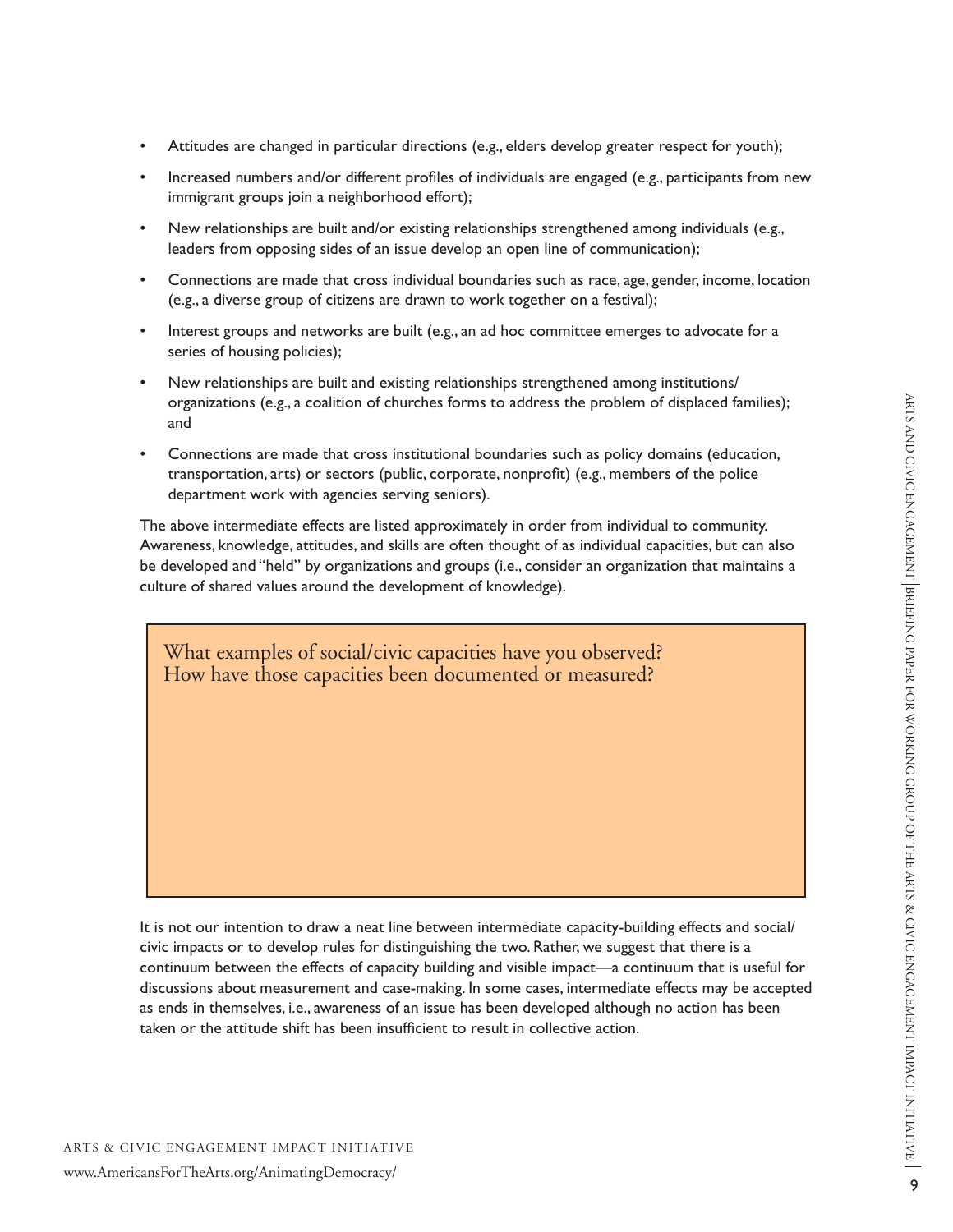A RTS

AN D

Consider also that the fact of achieving a social and civic impact contributes to capacity. For example, the community that has successfully changed a policy in the direction of increased representativeness has now a historical foundation in its repertoire of achieved success, contributing to its capacity to take future actions.

The Intermediate Effects component of the conceptual framework poses specific challenges for measurement and case-making. (Our very challenge in this initiative is to address some of these!) They include:

- 1. Intermediate effects, however well documented, may be insufficient evidence of value for some stakeholders.
- 2. Collective and community intermediate effects may be of higher value than individual outcomes but are more difficult to assess.
- 3. Aspects of capacity that might be most important in the long run, e.g., group efficacy, are especially difficult to measure.
- 4. It can be difficult to attribute intermediate effects in a rigorous way to arts-based civic initiatives given the many other types of intervening and extraneous variables.
- 5. Formally connecting intermediate effects in a rigorous way to social or civic impact poses methodological challenges; many variables influence the types of changes represented by such impacts.

What are your experiences in measuring intermediate effects of the types described above?

*Social and/or Civic Impact.* In the conceptual framework, social and civic impacts are assumed to be concrete desired results—"hoped for" long-term and long lasting results. The impacts are visible; in other words, the change can be discerned by others outside the group. Impacts go beyond knowledge, awareness, skill building, and connections to behaviors and actions.

Types of social and civic impacts (with examples) include:

- An issue is resolved (e.g., fair distribution/allocation of natural resources);
- Consensus has been produced (e.g., agreement reached on location of a community facility);
- Long-standing rifts have been healed (e.g., two organizations that have viewed each other as competitors agree to join together on an initiative);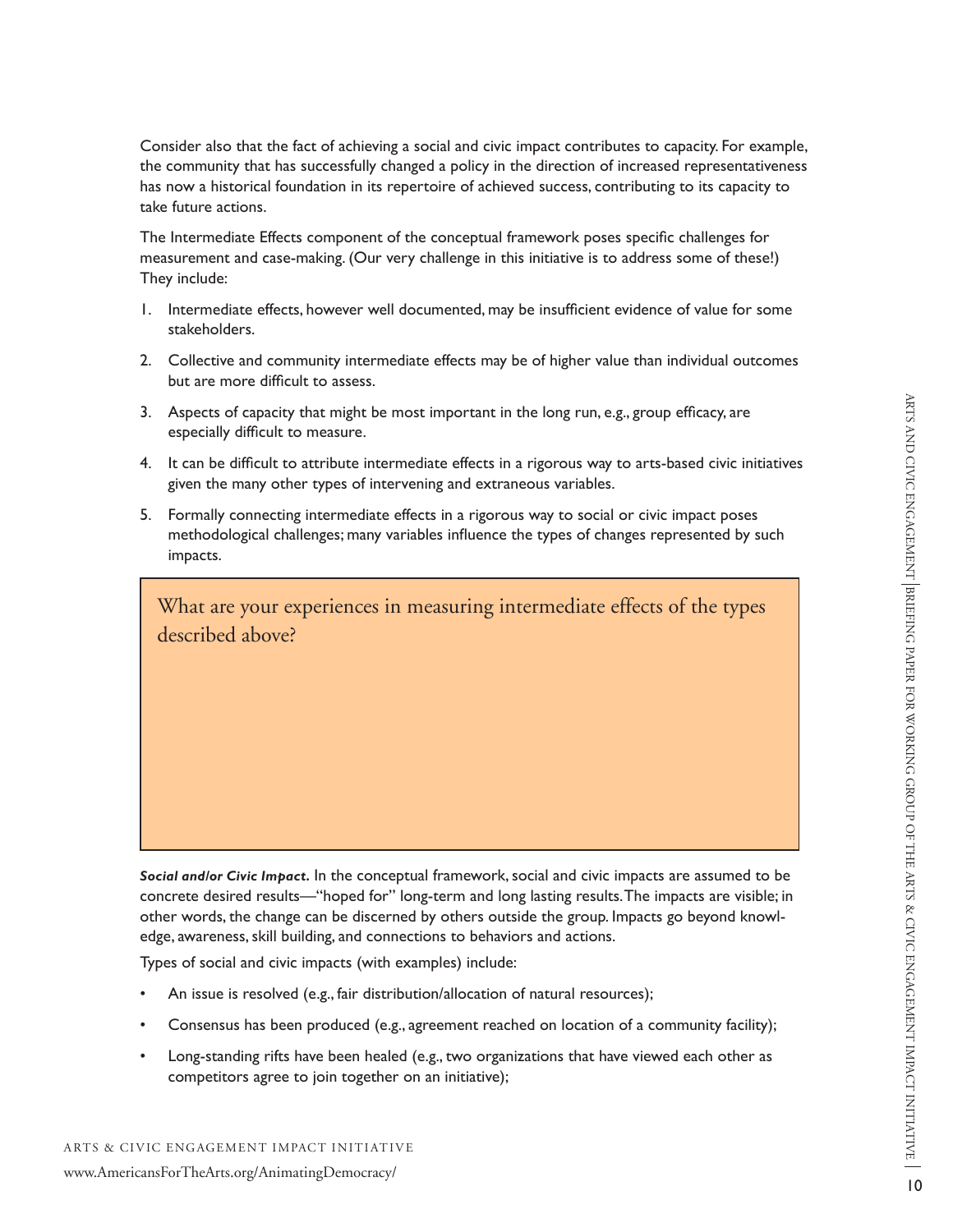- Policy has been enacted (e.g., community colleges move toward open enrollment for courses);
- An opportunity has been developed (e.g., a safe gathering place is established and maintained);
- A problem has been foreseen and prevented or averted (e.g., collaborators have come together to put in place support for anticipated refugee relocation);
- New leaders and/or new types of leaders have emerged (e.g., members of the resettled refugee community run for school board); and
- Standing mechanisms for problem solving/deliberation are in place (e.g., governing body employs the study group process for community decision making).

The framework makes a distinction between intermediate effects and social or civic impact—not necessarily because impact is more valuable than capacity—but from the standpoint of thinking systematically about measurement and case-making. Separating the consideration of approaches to measurement and case-making for intermediate capacity-building effects and social/civic impact may expand our thinking about options.

The impact component of the conceptual framework also poses challenges in making the case for the value of arts and culture/civic engagement initiatives (again, an important focus for this initiative) for the following reasons.

- 1. It is difficult to attribute impact to arts and culture initiatives in a rigorous way given the many other types of intervening and extraneous variables.
- 2. Formally connecting intermediate effects in a rigorous way to social or civic impact poses methodological challenges; many variables influence the types of changes represented by such impacts.
- 3. Civic/social capacities (intermediate effects) developed through a particular initiative may not yield the intended desired results in that initiative and yet contribute later to a different type of impact.

What examples have you seen of social/civic impact? How have they been documented? What are your experiences in measuring social/civic impact of the types described above?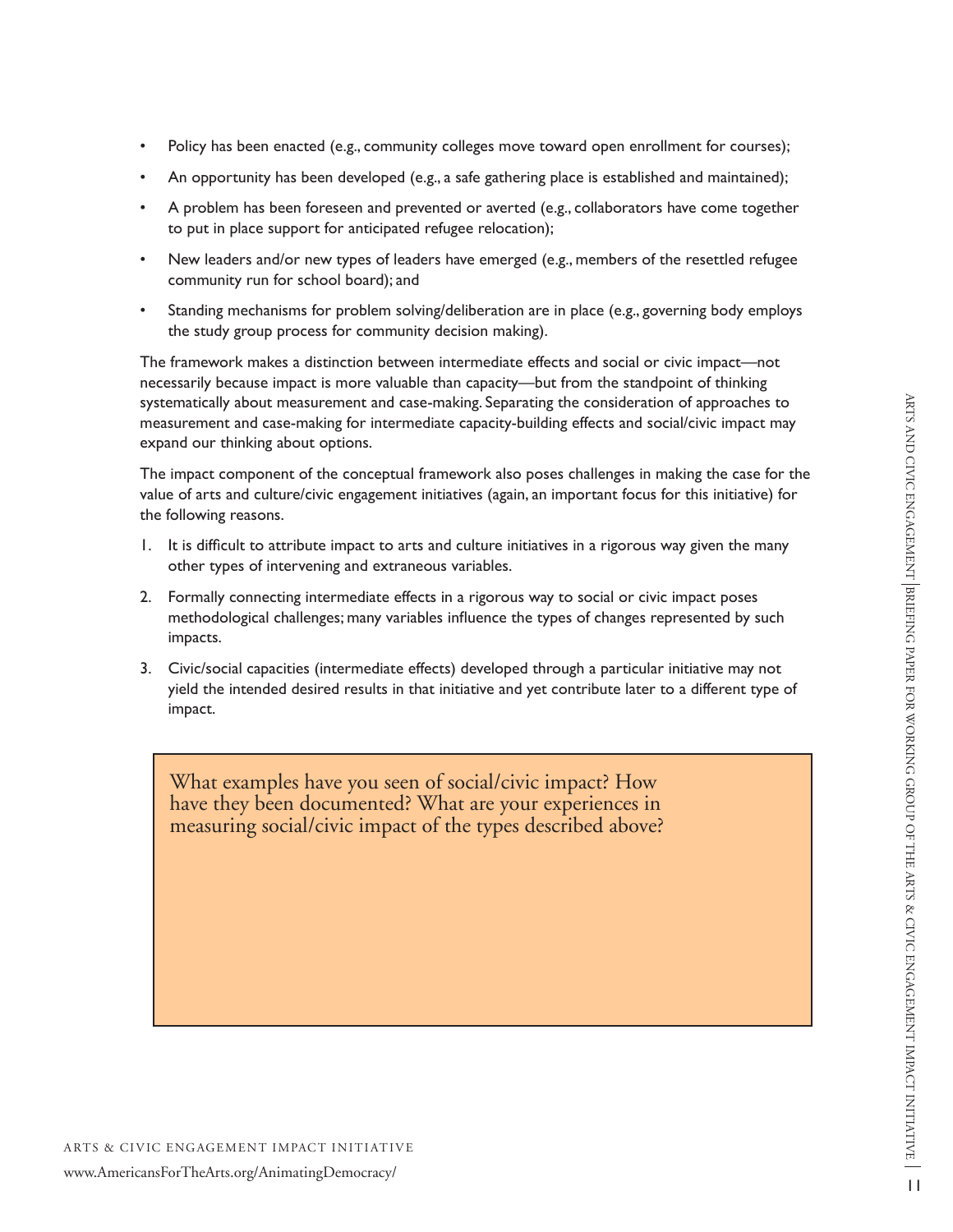

### REFLECTION ON CONCEPTUAL FRAMEWORK

As you've followed the discussion in this section, are there any places where you believe terminology is confusing? Please note terms that may need revision and/or further clarification during group discussion.

# www.AmericansForTheArts.org/AnimatingDemocracy/ ARTS & CIVIC ENGAGEMENT IMPACT INITIATIVE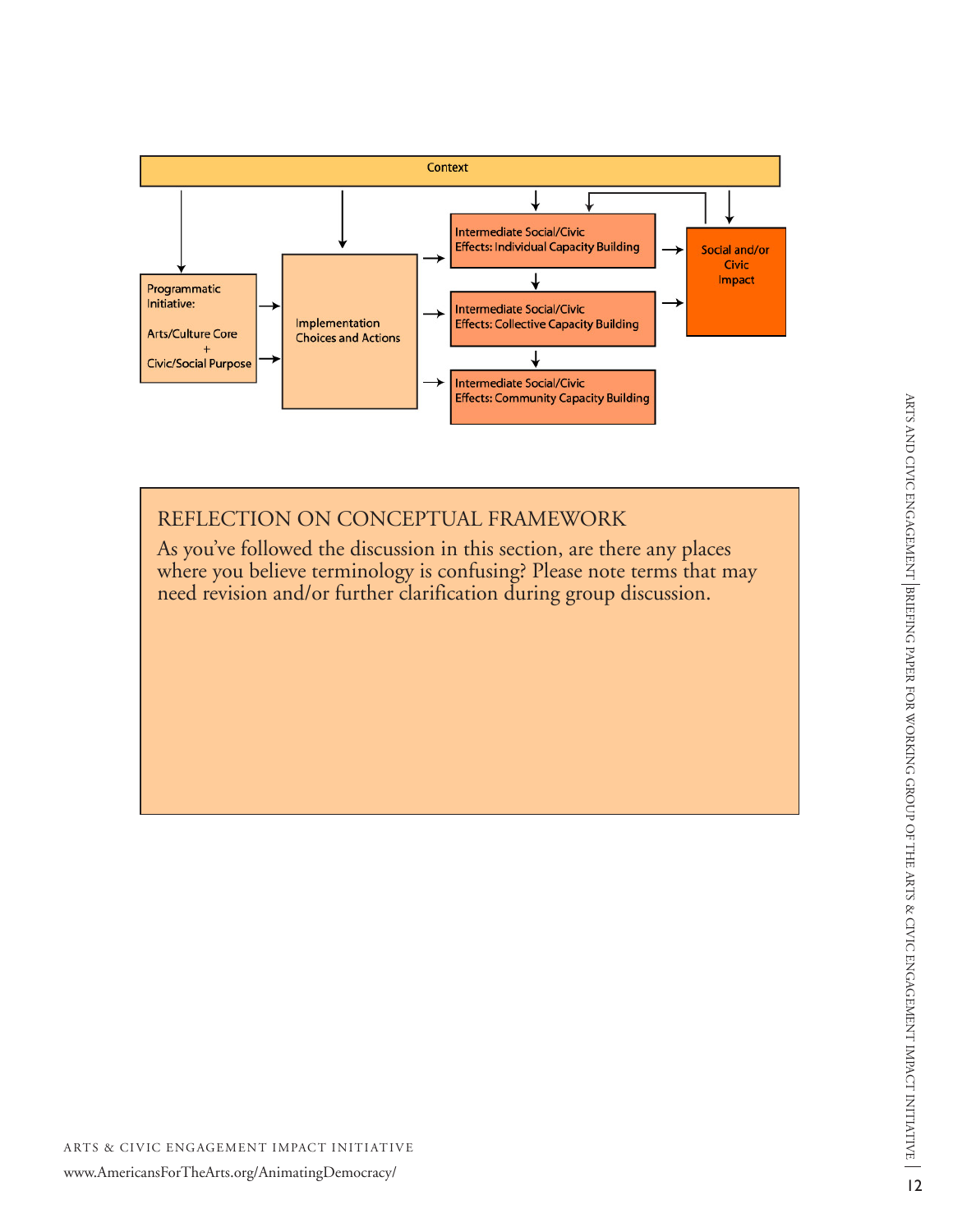A RTS

### **Research Questions: Using the Framework**

We believe the conceptual framework can serve as a springboard for the Working Group's discussion in the following general ways.

- The conceptual framework can be the basis for development of research questions to guide the search for and analysis of existing information.
- Connections among components of the framework can stimulate thinking about the types of tools that could be useful in measuring results; and
- Discussion of framework components might spark thinking about the communication principles associated with case making.
- Discussion of the framework components can help identify variables to structure cases and examples so that the most salient ingredients of successful models are brought forth.

Below is a starter set of research questions for the Working Group to consider.

### **Overarching Questions**

1. What would contribute most to advancing field practice in assessing social/civic efficacy of artsbased civic engagement strategies?

What are the models/exemplars for documentation and evaluation of results?

2. What would contribute most to bringing visibility to and advancing the case for support for artsbased civic engagement strategies?

What are the models/exemplars for communication and case making?

3. What can we learn from other fields about:

a. measuring intermediate effects (social/civic capacity development) (e.g., from the fields of leadership development, education, psychology, management)?

b. measuring impact of civic engagement strategies (e.g., from planning professionals, political scientists)

c. case making and communication

4. Who are the primary audiences for evaluative information about arts-based civic engagement strategies? (e.g. elected officials, policymakers, corporate leaders, community leaders, funders, partners, stakeholders)

What intermediate effects and/or impacts are most meaningful to various audiences?